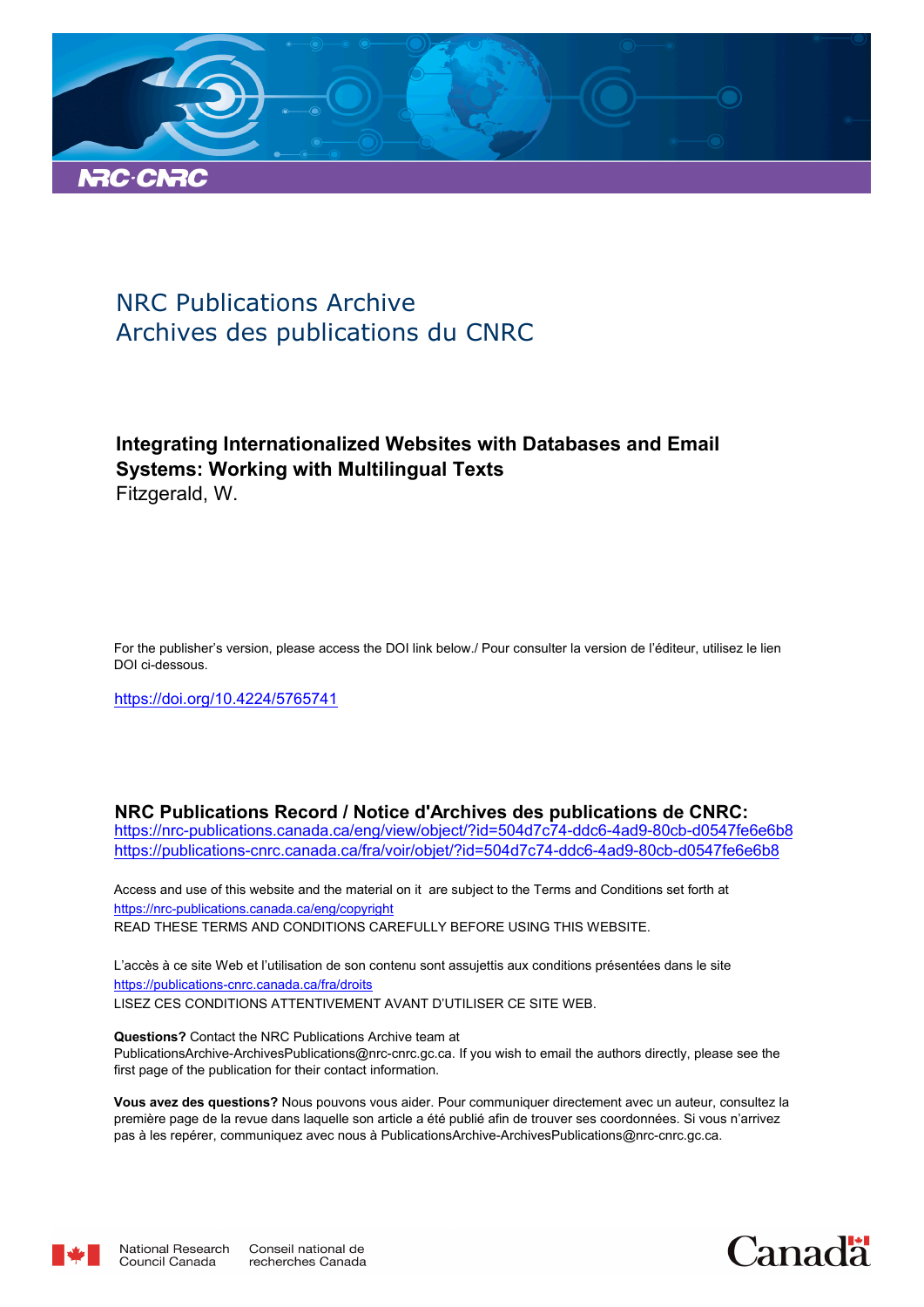

National Research Council Canada

Conseil national de recherches Canada

Institute for Information Technology

Institut de technologie de l'information



# *Integrating Internationalized Websites with Databases and Email Systems: Working with Multilingual Texts \**

Fitzgerald, W. April 2004

\* published as NRC/ERB-1107. 14 pages. April 6, 2004. NRC 46562.

Copyright 2004 by National Research Council of Canada

Permission is granted to quote short excerpts and to reproduce figures and tables from this report, provided that the source of such material is fully acknowledged.

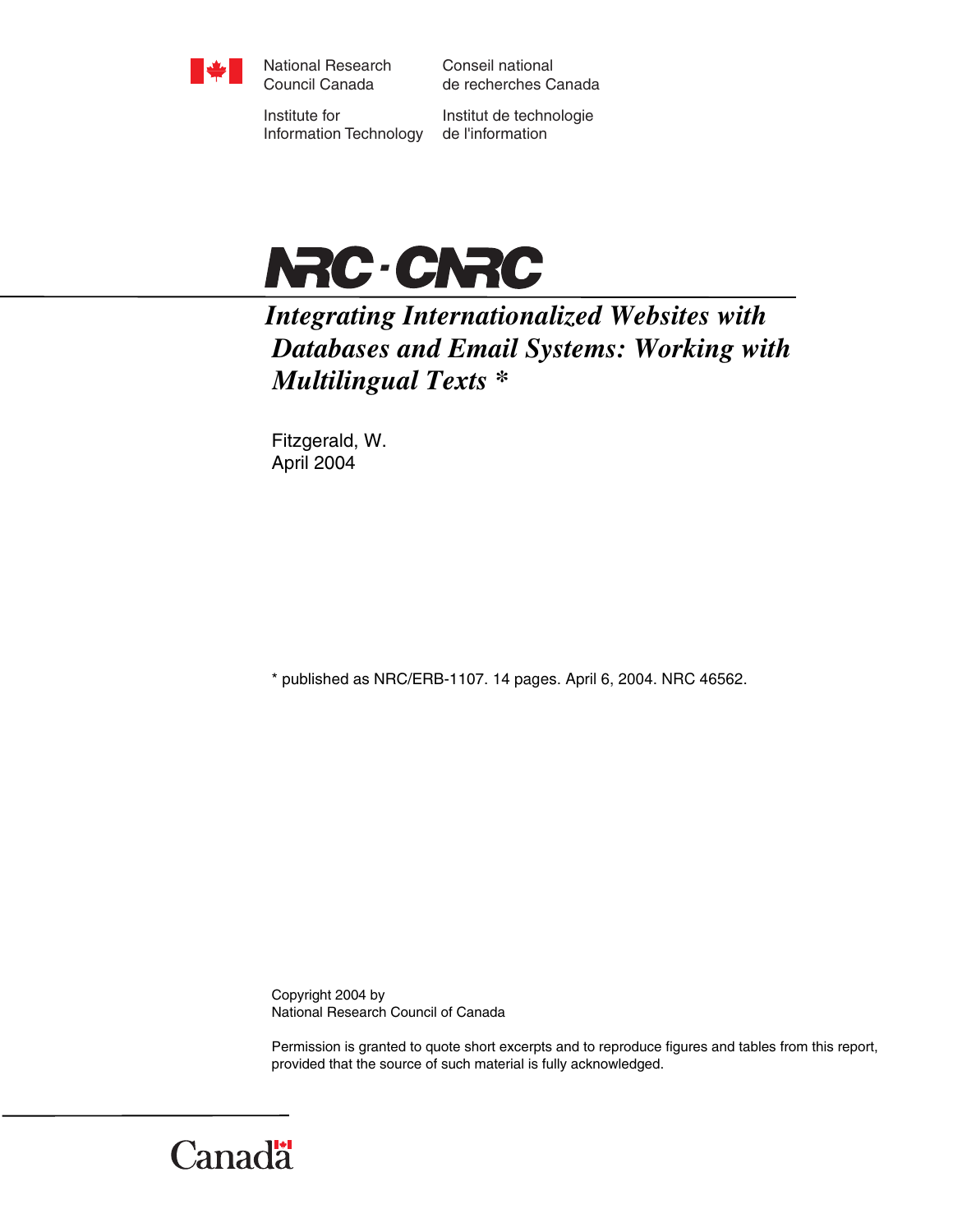

National Research Council Canada

Conseil national de recherches Canada ERB-1107

Institute for Information Technology

Institut de technologie de l'information



# **Integrating Internationalized Websites w ith Databases and Email Systems: Working w ith Multilingual Texts**

Fitzgerald, W. April 2004

Copyright 2004 by National Research Council of Canada

Permission is granted to quote short excerpts and to reproduce figures and tables from this report, provided that the source of such material is fully acknowledged.

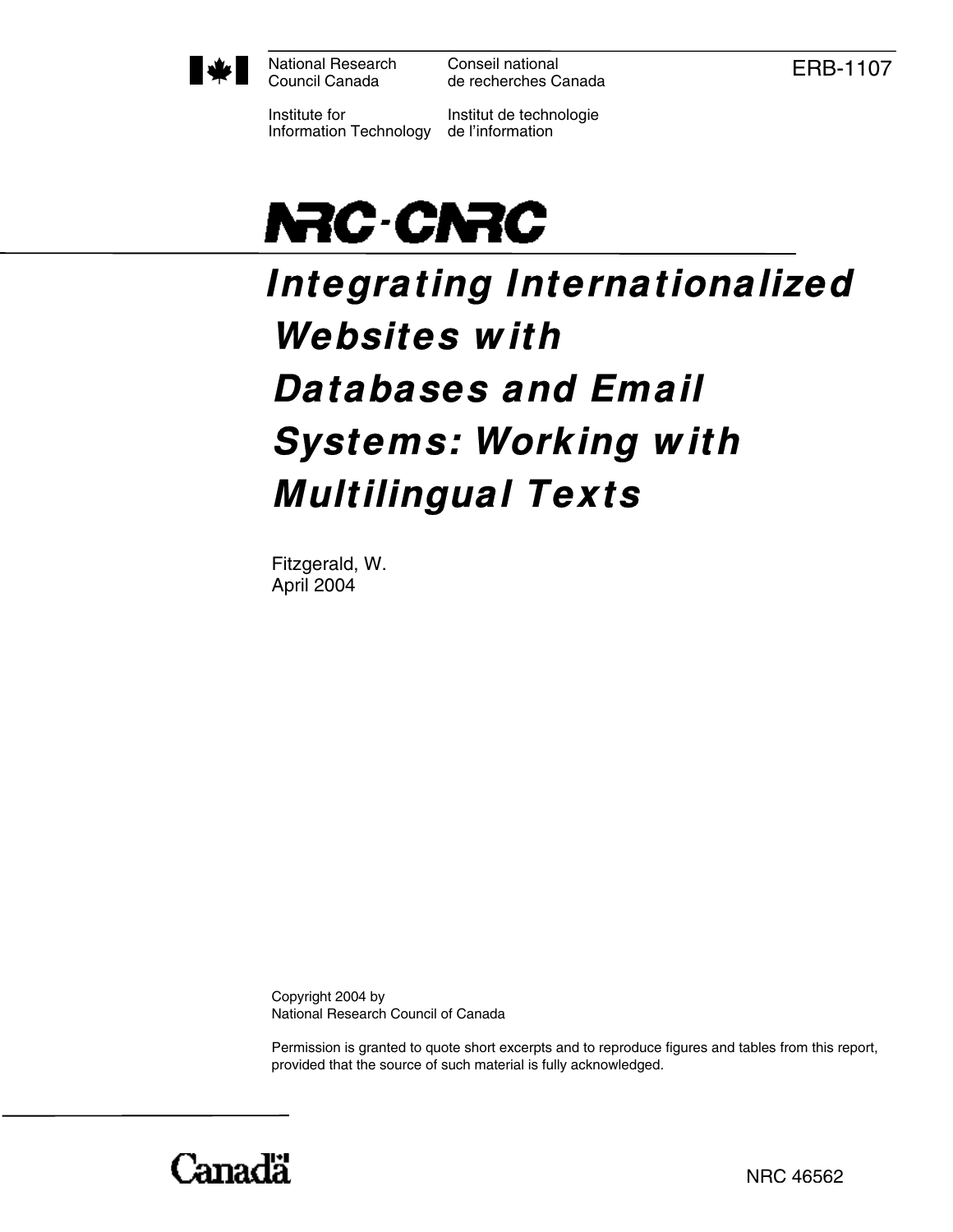# **Integrating internationalized websites with databases and email systems: Working with multilingual texts**

Will Fitzgerald National Research Council Canada will.fitzgerald@nrc-cnrc.gc.ca

#### *Introduction*

It is increasingly important to build websites that easily reach an international audience. At the same time, it is increasingly important for Web pages to not only present static, non-changing pages, but also to provide websites that interact with other systems, such as databases and electronic mail. This white paper provides various tips, tricks and some best practices for building an integrated, internationalized web application.

## *An example: Conducting polls on the multilingual Web*

*International Polling*<sup>1</sup> conducts marketing polls in a wide variety of countries and languages. Their clients deploy polls on the Web and receive the results via email or the Web. *International Polling* staff manage the creation of polling web pages, data collection, and reporting. The basic workflow is something like this: The client (via email, documents or the telephone) indicates the content of the poll they would like to take, as well as a list of the names, email addresses and preferred language of poll respondents. *International Polling* staff then create the poll, which can be conducted in any of the specified languages. Email messages are then sent to each of the respondents (in the respondent's preferred language) telling them how to access the poll website. Respondents have a time window in which to take the poll. The client can log into the *International Polling* website to monitor progress and receive poll results.

### *Technology used*

 $\overline{a}$ 

*International Polling* publishes their web polling system using the Apache web server. *International Polling* staff create poll contents by using the web, using standard HTML forms. The content is placed into a database that runs on the PostgreSQL database

<sup>&</sup>lt;sup>1</sup> Not a real company, of course.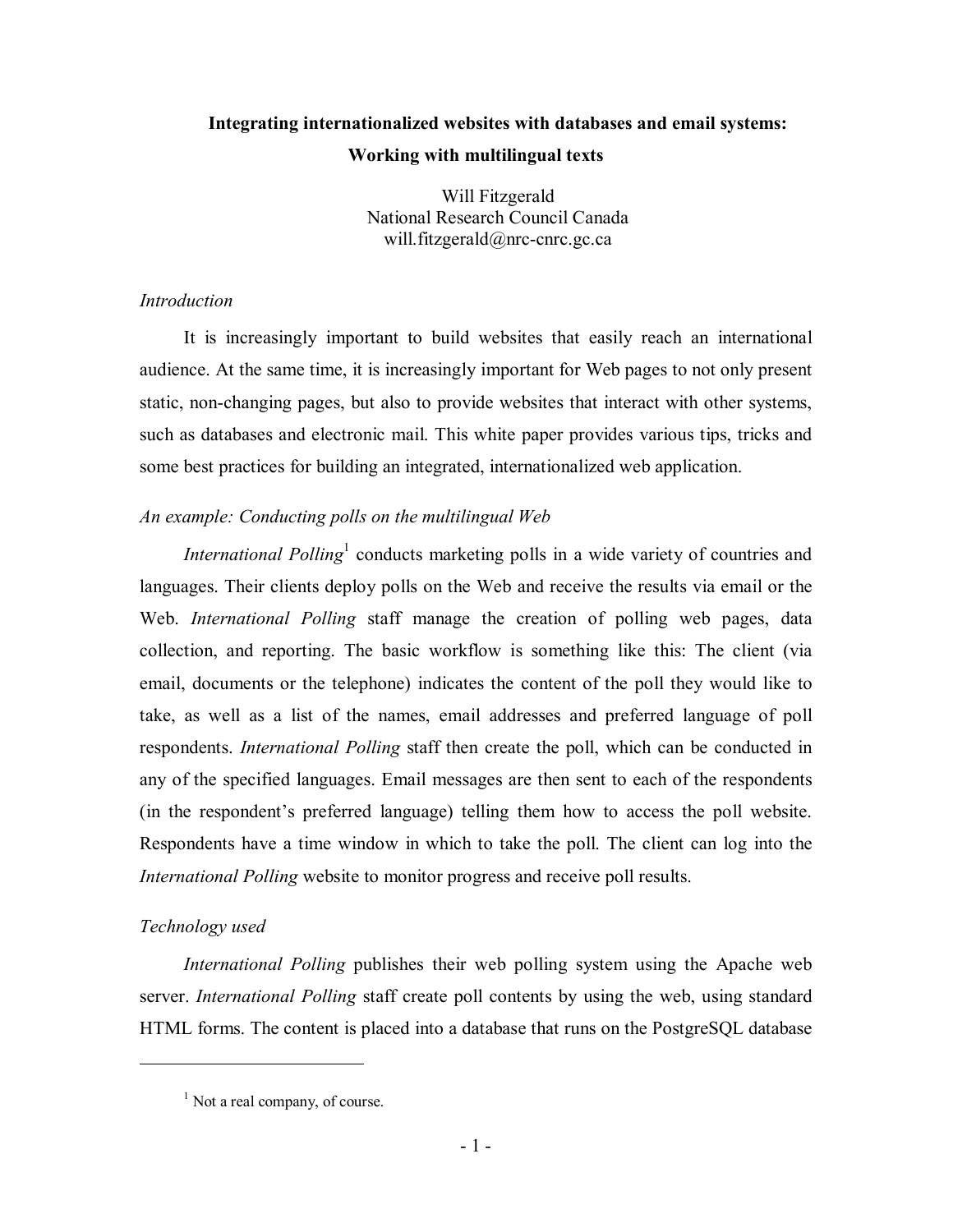system, and a Java program creates static pages for each language of each poll. Another Java program initiates sending the email to respondents, telling them how to log onto the system. When respondents take the poll, their data (both textual and numeric) are placed in the database. Although we will not discuss it here, yet a third Java program is required for providing the web-based reports to the client.

#### *Example poll*

The *Conseil international de producteurs de fromage* (International Council of Cheese Producers<sup>2</sup>) has engaged *International Polling* to ask people in 3 countries such questions as: *How much cheese have you purchased in the last 24 hours?* and *What do you especially like about cheese?* The countries are Canada (where the survey must be available in French or English), Russia, and the People's Republic of China.

| French                                   | English                                          |  |  |
|------------------------------------------|--------------------------------------------------|--|--|
| Conseil international des producteurs de | <b>International Council of Cheese Producers</b> |  |  |
| fromage                                  |                                                  |  |  |
| 1. Quelle quantité de fromage avez-vous  | 1. How much cheese have you purchased            |  |  |
| acheté dans les dernières 24 heures?     | in the last 24 hours?                            |  |  |
| 2. Qu'est-ce que vous aimez du fromage?  | 2. What do you like about cheese?                |  |  |
| Chinese                                  | Russian                                          |  |  |
| 国际乳酪厂商理事会                                | Международный комитет                            |  |  |
|                                          | производителей сыра                              |  |  |
| 1. 您在过去24小时内购买了多少乳酪?                     | 1. Сколько сыра вы купили за                     |  |  |
|                                          | последние 24 часа?                               |  |  |
| 2. 您喜欢什么样的乳酪?                            | 2. Чем вам нравится сыр?                         |  |  |

Table 1. Example questions in the International Cheese Poll

#### *Basics of text internationalization*

 $\overline{a}$ 

There are basically four things you have to know about text and text internationalization. First, you have to know how individual characters—like 'a' or '\$' or ëÈí or even ë麼' or ëあí--are mapped to numbers, or their *encoding*. (The number associated with a character is called its *code point*; an encoding is a set of character to code point associations). Secondly, you need to know how these mappings can be

<sup>&</sup>lt;sup>2</sup> Also, of course, not a real organization.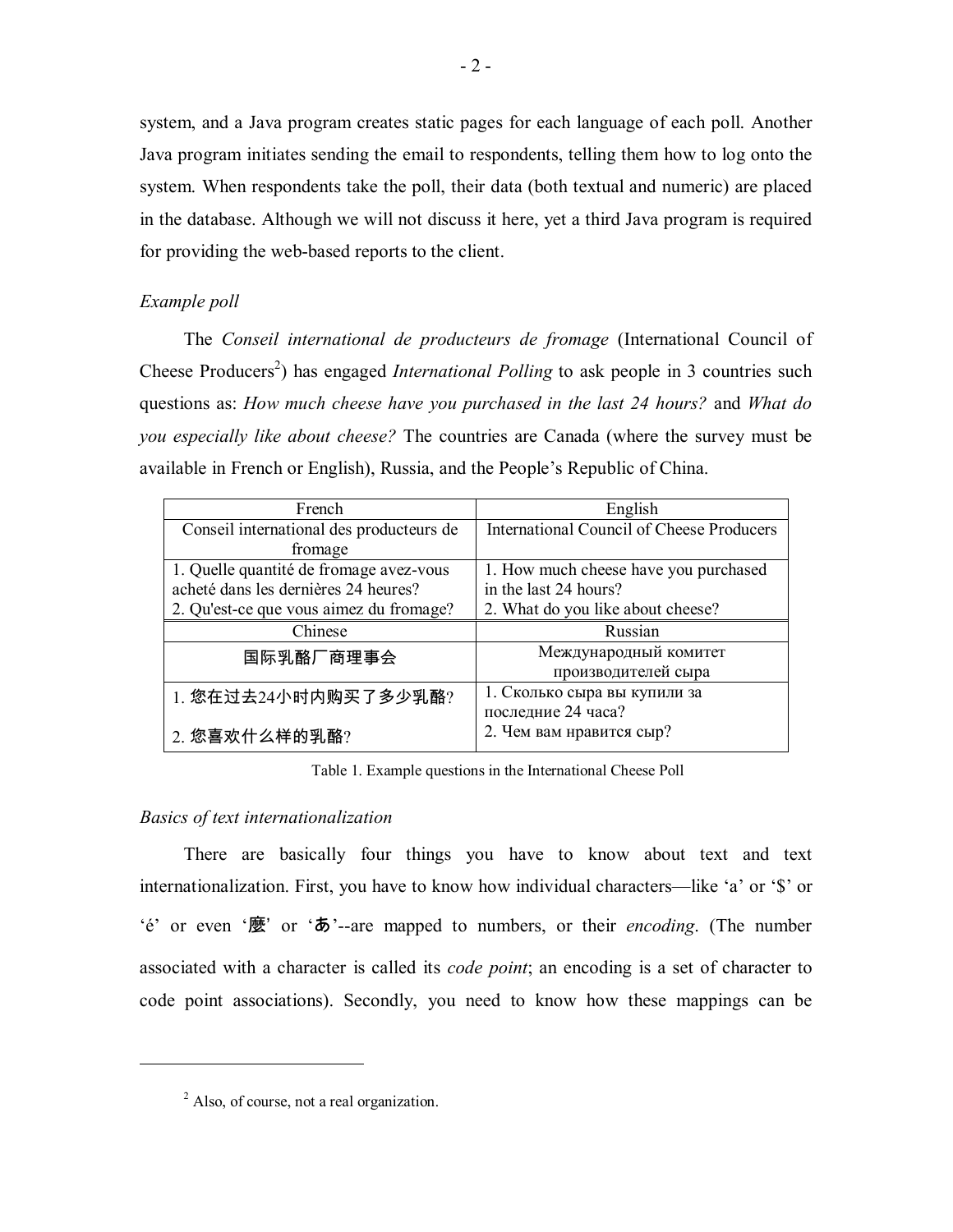encoded into the bits that computers understand; their *encoding scheme<sup>3</sup>* . Third, you need to know how these characters can be displayed—their *font*. And fourth, you need to know how to tell different applications about which encodings and fonts should be used.

Computers, of course, are primarily number crunching machines, and this is why encoding and encoding schemes are so important. Perhaps the most widespread encoding is ASCII<sup>4</sup>. In ASCII, the letter 'a' is assigned the number 97, the letter 'A' is number 41 (see Appendix 1, which show the mappings from 32 to 127).

So prevalent is ASCII that for many computer systems and applications, text is assumed to be in ASCII format unless otherwise specified. Although it is nice to have this near guarantee, (an 'a' is almost always represented by the number 92, etc.), the obvious problem is how to encode characters such as ' $\epsilon$ ,' ' $\mathbf{\bar{E}}$ ' and ' $\mathbf{\bar{D}}$ ' (to give just three examples). The simple answer is just this: ASCII cannot do it. There are only 128 ASCII numbers (or just 96 if you ignore the control codes from 0 to 31), and this cannot express the richness of all the world's characters.

128 numbers require seven bits to represent; add another bit—eight bits or a standard *byte*<sup>5</sup>—and you can represent 256 numbers/characters. The typical trick has been to create encodings that retain the ASCII characters, but map different sets of characters to 129 and above. So, for example, the encoding called ISO-8859-15 $^6$  (or "Latin 9") assigns the character 'é' to 233, and is sufficient for the Western languages, broadly speaking. In other words, for our example, if *International Poll* determined that the respondents would only speak the most common languages that come out of Europe (English, Spanish, French, etc.) they could use the Latin 9 encoding without problem<sup>7</sup>.

<sup>&</sup>lt;sup>3</sup> Often the encoding and the encoding scheme are conflated; as we'll see, ISO-8859-9 is an encoding for characters in Western languages with an 8-bit encoding scheme; this is often called an encoding or *character set*.

<sup>4</sup> The American Standard Code for Information Interchange.

<sup>5</sup> 8 bits is also called an *octet*.

<sup>6</sup> Created by the International Standards Organization.

<sup>&</sup>lt;sup>7</sup> ISO-8859-15 is based on ISO-8859-1 ("Latin 1"). It is essentially the same as Latin 1, with the addition of the Euro sign ( $\mathcal{C}$ ). Latin 1 was the default encoding scheme for earlier versions of the HTML standard.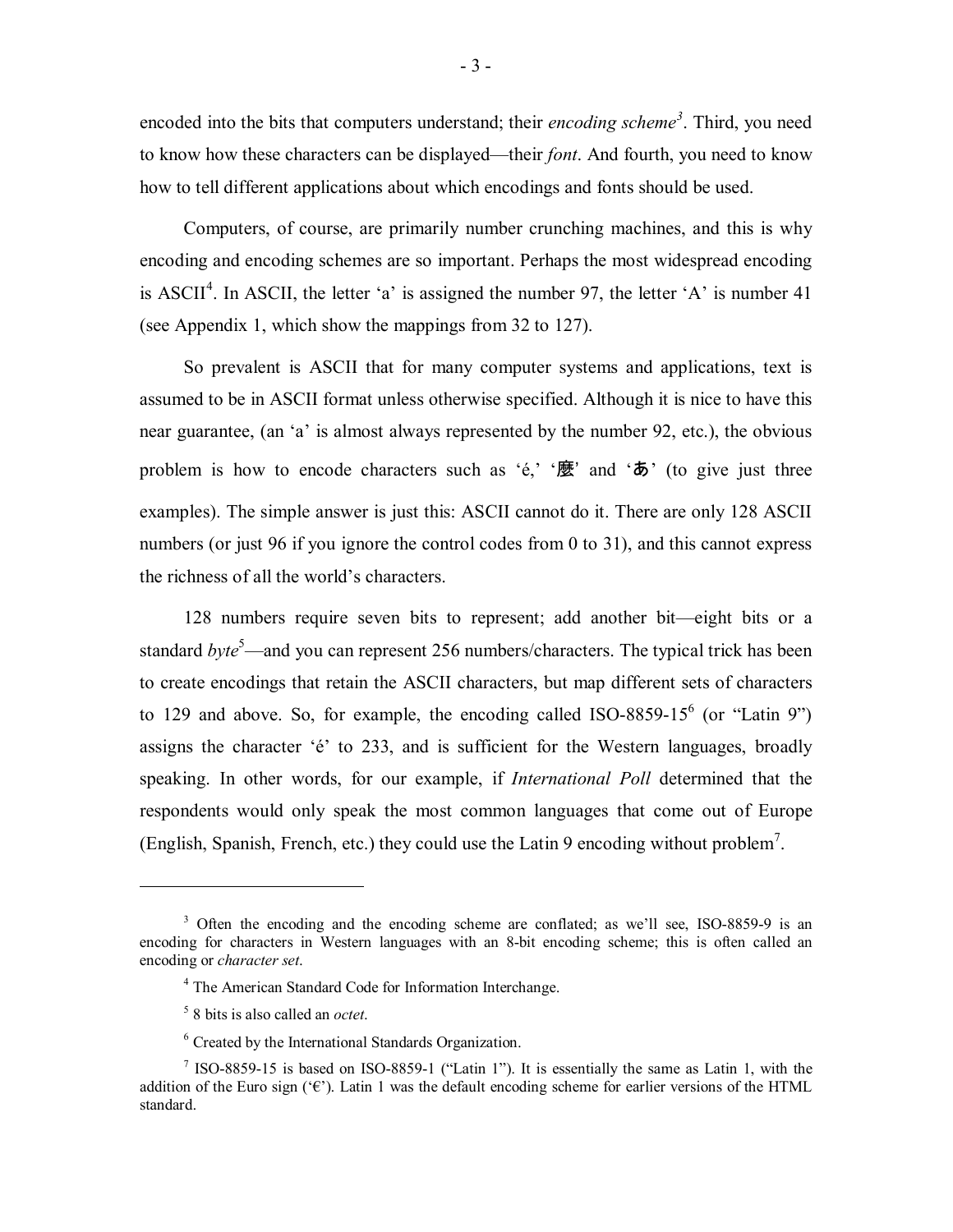However, Latin 9 will not correctly encode Cyrillic, the writing system used for Russian and other Eastern European countries. A variety of 8-bit encoding schemes for Cyrillic are popular, including KOI8-R, CP1251 and CP866; ISO-8859-5 is the encoding for Cyrillic in the ISO 8859 collection.

For some languages, such as Chinese, Japanese and Korean<sup>8</sup>, 256 numbers are simply not enough. Most of these encoding schemes use 16 bits (two bytes) to provide 65,536 different code points. To vastly simplify, the most common Chinese encodings are Big5 (often used in Taiwan and Hong Kong, for example) and GB, or Guobiao (often used on the Chinese mainland). Popular Japanese encodings include Shift JIS, EUC-JP and ISO-2022-JP. Popular Korean encodings are ISO-2022-KR and EUC-KR.

#### *The promise of Unicode*

With so many different encodings, it is difficult to choose which ones to support. The Unicode Consortium has set out to create a universal encoding—the Unicode Standard—for all characters. Their motto is "Unicode provides a unique number for every character, no matter what the platform, no matter what the program, no matter what the language." The perhaps surprising thing is this: they seem to be succeeding in creating a standard that is widely used<sup>9</sup>. Unicode-aware applications are able to interchange text in a consistent way, and know that a given code point corresponds to a character and vice-versa. Given our example project, which involves software running on Web servers, Web clients, email transport and email clients as well as databases, this is a very good thing. The Unicode Standard is supported by a wide variety of companies; it defines the basic text/character model for XML; and is directly supported by Java and the current generation of Microsoft operating systems and development tools.

Not limited to 128 or 256 or 65,536 different code points, the Unicode Standard asserts that every distinct character have its own code point, without regard to the specific

<sup>&</sup>lt;sup>8</sup> Often called, collectively, the CJK languages.

<sup>&</sup>lt;sup>9</sup> The International Standards Organization has also supported the Unicode Standard by working with the Unicode Consortium to create ISO standards that directly reflect the Unicode Standard.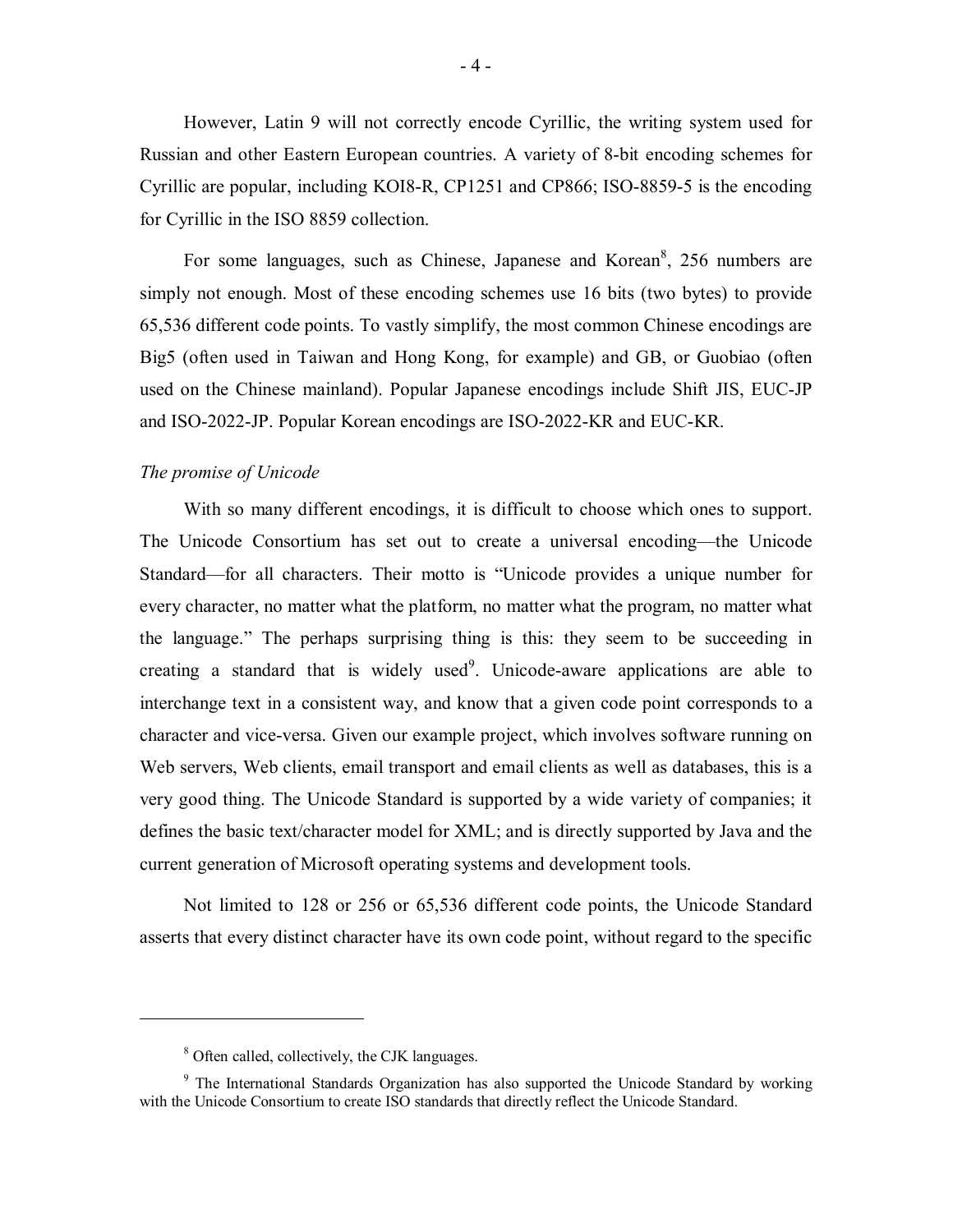storage layout. Version 3.2 of the standard, for example, defined 95,221 distinct characters.

In addition, the Unicode Standard defines three encoding schemes for the Unicode encoding. The schemes trade off between simplicity of access (most or all code points are represented by the same number of bits) and compactness (more common code points are represented by fewer bits than less common code points). The three standards are:

*UTF-32*. In UTF-32, each character's code point is represented by 32 bits. Having each character occupy a fixed width means access to a character in a Unicode string can occur quickly, at the expense of four bytes per character (meaning, that for 'typical' 8-bit ASCII strings, strings take up four times as much space). Although I mention UTF-32 first, it isn't commonly deployed. More common are UTF-8 and UTF-16.

*UTF-8*. Characters are represented by a varying number of bits in UTF-8—either 8, 16, 24 or 32 bits. Conveniently for applications and programmers, the ASCII characters are represented by 8 bits, and the same 8 bits as in 8-bit ASCII. So, a string such as "International Council of Cheese Producers" takes up the same amount of space in 8-bit ASCII as UTF- $8^{10}$ . By clever use of escaping, all other Unicode characters such as 'é,'  $\mathcal{F}$  and  $\mathcal{F}$  are represented in UTF-8. UTF-8 is popular for web applications, because it potentially minimizes the amount of text that must be transported.

*UTF-16*. In UTF-16, characters are encoded using either 16 bits or 32 bits. Most commonly used characters (up to code point 65,535) are encoded using 16 bits; others are encoded using 32 bits. UTF-16 is the encoding used by modern Microsoft products and the more recent versions of the Microsoft operating systems<sup>11</sup>. Most characters fit within 16 bits; the so-called "supplemental characters" (those requiring 32 bits) are additional CJK common characters, for "private use," or for representing ancient or little-used scripts, as well as some mathematical and musical symbols. Thus, most of the time, 16

 $10$  Just to be clear: the Unicode Standard is a character standard, not a string standard, so issues such as how to determine the end of a string is not addressed in the Unicode Standard.

<sup>&</sup>lt;sup>11</sup> The Unicode Standard 1.1 only allowed  $2^{16}$  possible characters, which then meant all characters were encoded using 16 bits. At that point, another standard, UCS-2, used the same encoding and encoding scheme as UTF-16.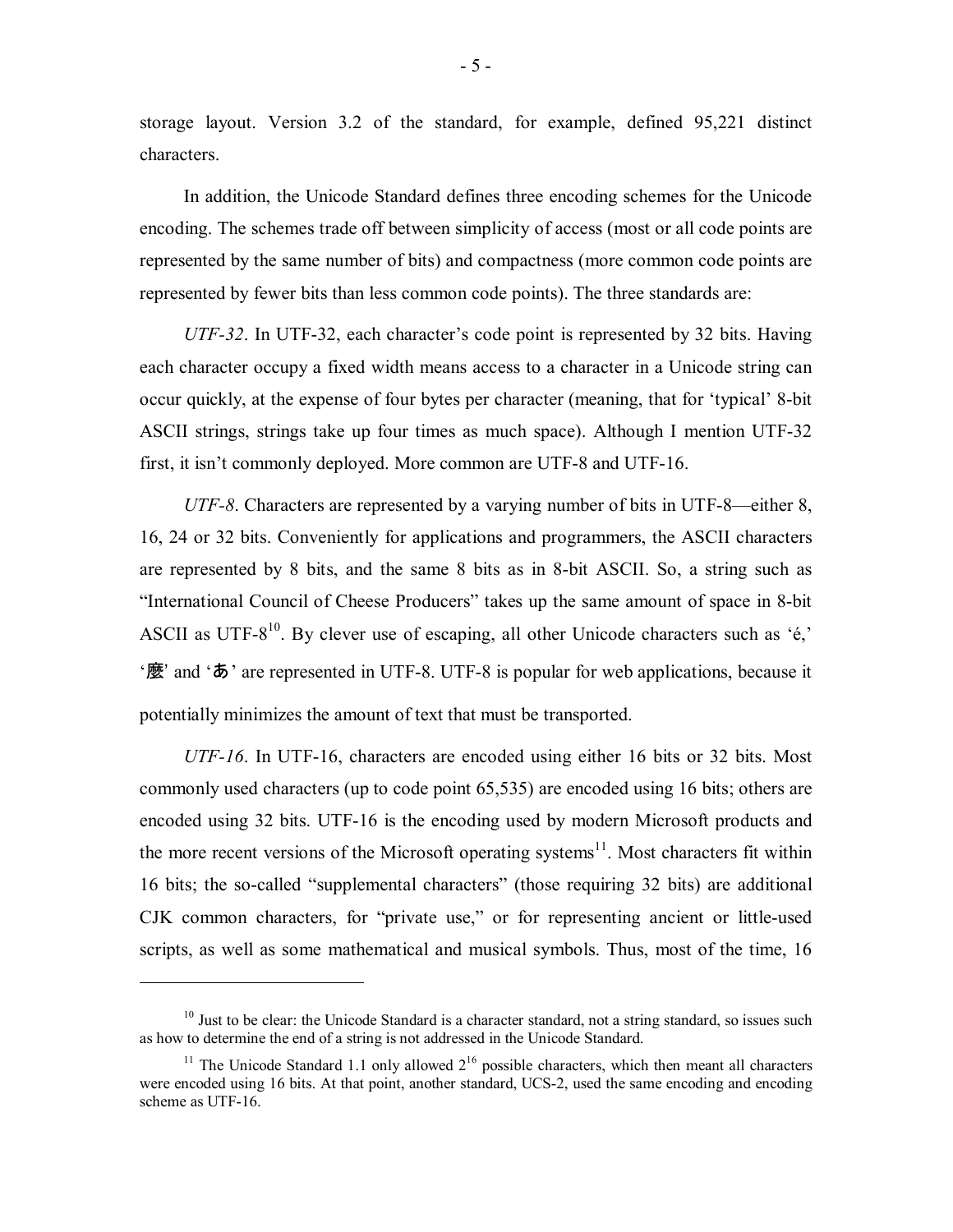<html><head>

```
<META http-equiv="Content-Type" content="text/html;charset=UTF-8"> 
<title>国际乳酪厂商理事会</title></head>
<body> 
<h1>国际乳酪厂商理事会</h1> 
... 
</body></html>
```
**Figure 1. HTML for Chinese version of the International Cheese Poll** 

bits is enough. UTF-16 comes in two flavors, UTF-16-BE and UTF-16-LE, depending on which byte is more significant, the first ( $\theta$ ig-endian<sup>?</sup>) or second ( $\theta$ little-endian<sup>?</sup>). Currently, the default encoding for all XML documents is UTF-8, unless the first two bytes represent a Unicode "byte order mark," in which case it defaults to UTF- $16^{12}$ .

How programming language and development tools support texts support the Unicode standard varies. As the Unicode Standard changes, and the languages and tools need to change as well. For example, Java, version 1.4.3 claims to use the Unicode Standard, version 3.0, but only allows code points to  $2^{32}$ -1 (Sun, 2003a). Java 1.5, the beta for which has just become available, follows the Unicode Standard, version 4.0, and supports the full range of Unicode code points $13$ . Various versions of the Microsoft Windows operating system have differing support for Unicode; Windows 2000, Windows NT, and the Microsoft .NET all use the Unicode UTF-16 encoding scheme<sup>14</sup>.

#### *Static Web pages*

 $\overline{a}$ 

At present, the latest versions of most Internet browsers directly support the Unicode UTF-8. It makes the most sense—especially given the multilingual nature of our application—to create these pages using the UTF-8 encoding. In our scenario, our Java

<sup>&</sup>lt;sup>12</sup> In hexadecimal, the byte order mark, or BOM, is xFEFF. If the first two bytes are xFE, xFF, then the default encoding is UTF-16BE; if the first two bytes are xFF, xFE, the default encoding is UTF-16LE; otherwise, if defaults to UTF-8.

 $13$  In Java 1.5, the Java char type remains limited to 16 bits. The Java int type is used to represent code points  $2^{32}$  or greater (Sun, 2003b).

<sup>&</sup>lt;sup>14</sup> Developing International Software, Second Edition by the Microsoft internationalization team (using the *nom de plume* "Dr. International") is very useful for understanding internationalization using Microsoft products (International, 2003).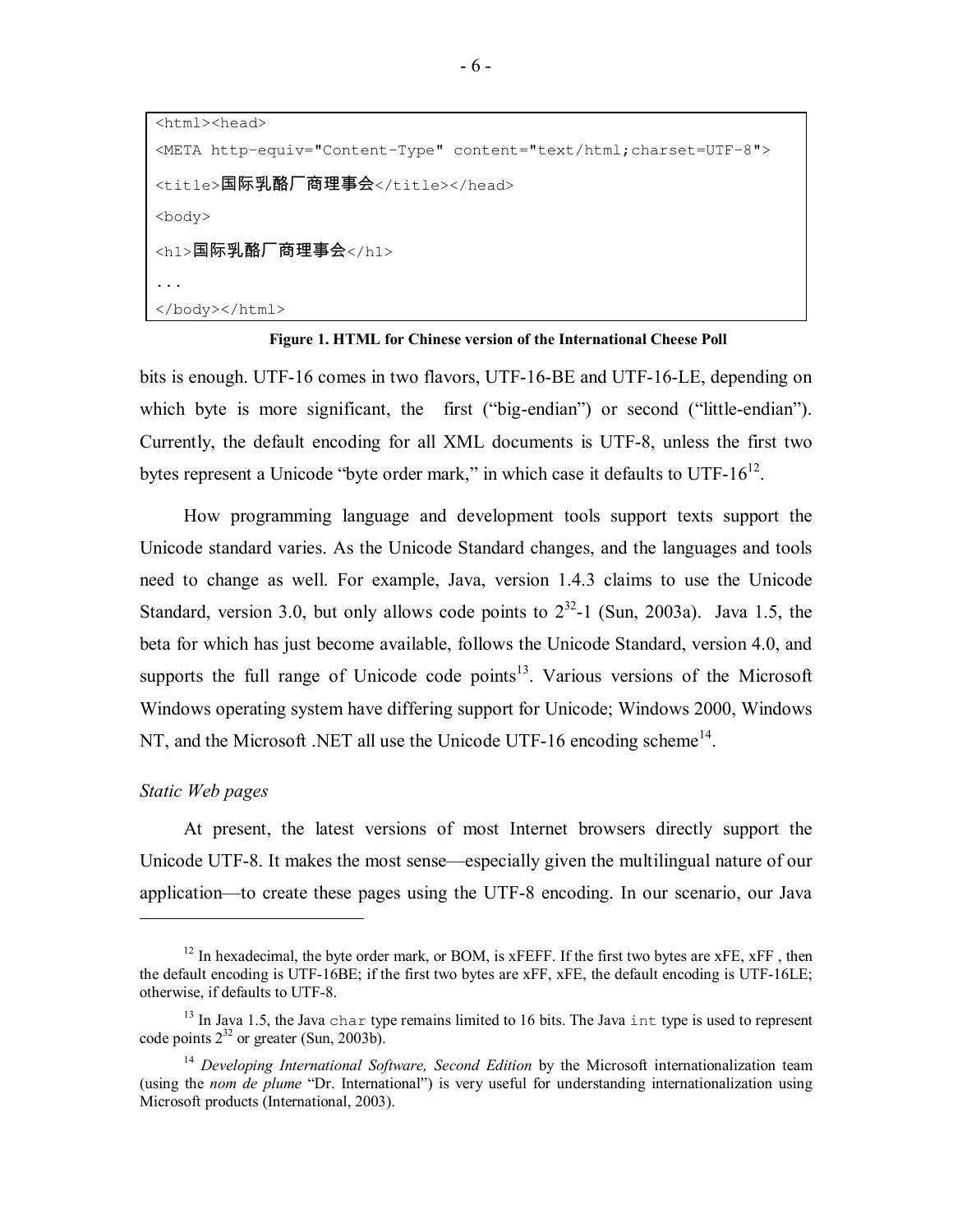<html><head> <META http-equiv="Content-Type" content="text/html;charset=UTF-8"> <title>&#x56FD; &#x9645; &#x4E73; &#x916A; &#x5382; &#x5546; &#x7406; &#x4E 8B; & #x4F1A; </title></head> <body> <h1>&#x56FD; &#x9645; &#x4E73; &#x916A; &#x5382; &#x5546; &#x7406; &#x4E8B;  $&4 \times 4F1A$ ; </h1> ... </body></html>

#### **Figure 2. Alternative HTML for Chinese version of the International Cheese Poll**

program is to create static pages for each language containing the polls listed in Table 1. First, though, we should consider how to create these web pages manually, so we don't have to consider the programming and database issues involved.

Figure 1 shows a skeleton of the Chinese version of *International Polling*ís Cheese poll. The especially important line is:

<META http-equiv="Content-Type" content="text/html;charset=UTF-8">

This line, which should be placed as soon as possible in the head element, informs the world that the text is encoded in the UTF-8 encoding scheme<sup>15</sup>.

Figure 2 shows an alternative version of the Chinese poll. Here, the Unicode Chinese characters are replaced with HTML entities of the form **&#x***n***;**, where *n* is the hexadecimal<sup>16</sup> representation, as text digits, of each character's code point. The disadvantages of this method are, first, it's very difficult for a human to read the HTML source page, and second, instead of the maximum of 4 bytes required by UTF-8, each character here requires 8 bytes (and thus, a page with a lot of Chinese it in will require at

<sup>&</sup>lt;sup>15</sup> There's a bit of cleverness here. According to the HTTP 1.1 standard, the assumed encoding scheme is ISO-8895-1, the Western Latin 1 encoding, but recall that the first 127 code points and bit representations in UTF-8 are the same as the those of ISO-8895-1 (that is, the ASCII part). The Meta element must use readable characters from that set, so the page can be thus inform its readers that it is in UTF-8 even when the default encoding is not UTF-8.

<sup>&</sup>lt;sup>16</sup> The Chinese title could also have been represented as decimal digits (*i.e.*,  $\&\#22269$ ;  $\&\#38469$ ; etc.; but that tends to be even longer.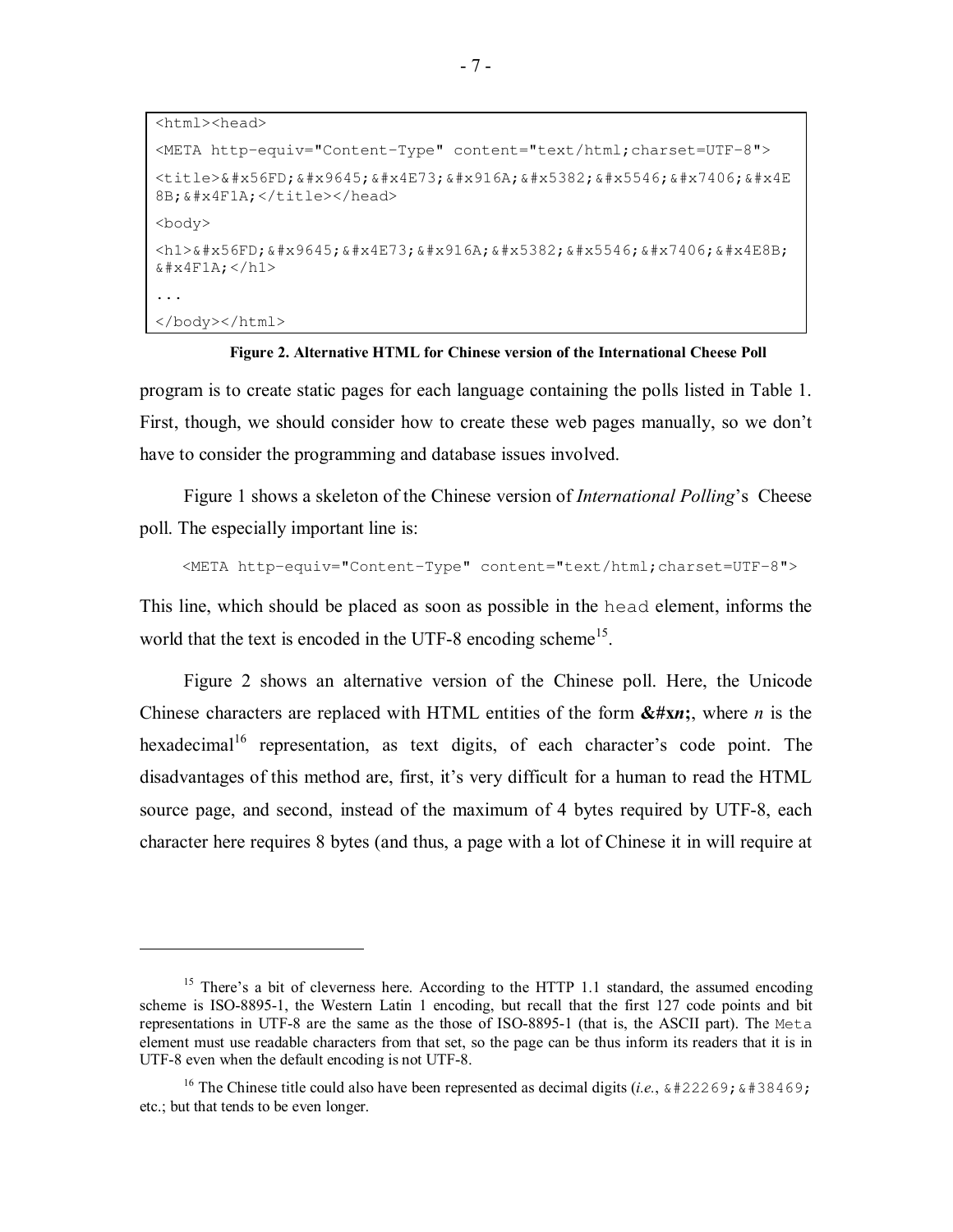least twice as much space to store and at least twice as much time to send, receive and process) $^{17}$ .



**Figure 3. International Cheese Poll in Chinese** 

#### *Web forms*

 $\overline{a}$ 

Figure 3 shows the displayed version of the Chinese poll (with some English text for context). Because this is a web form that will receive text (the answer box to the *What do you like about cheese?* question is a text input), the program receiving the results must understand the encoding used. We can, in fact, control the encoding accepted by the browser by using the accept-charset attribute on the form element. The accept-charset attribute takes a comma-delimited list of encodings. Thus, using

```
<form accept-charset= "UTF-8" method="PUT">…</form>
```
will keep the text being sent in the UTF-8 encoding.

Web forms can use either GET or PUT methods. Using PUT and an enctype of multipart/form-data will keep the text in the encoding scheme(s) defined in the accept-charset attribute. The complete HTML code for the Chinese poll looks like Figure 4. The GET method can also be used. However, the string is encoded in yet another standard, application/x-www-form-urlencoded, the standard for text in URLs (Berners-Lee, Masinter and McCahill, 1994). This is fine for ASCII text, but

<sup>&</sup>lt;sup>17</sup> I used Microsoft Notepad to create the Chinese poll of Figure 1. You need a Unicode/UTF-8 aware application to be able to save text in UTF-8, of course.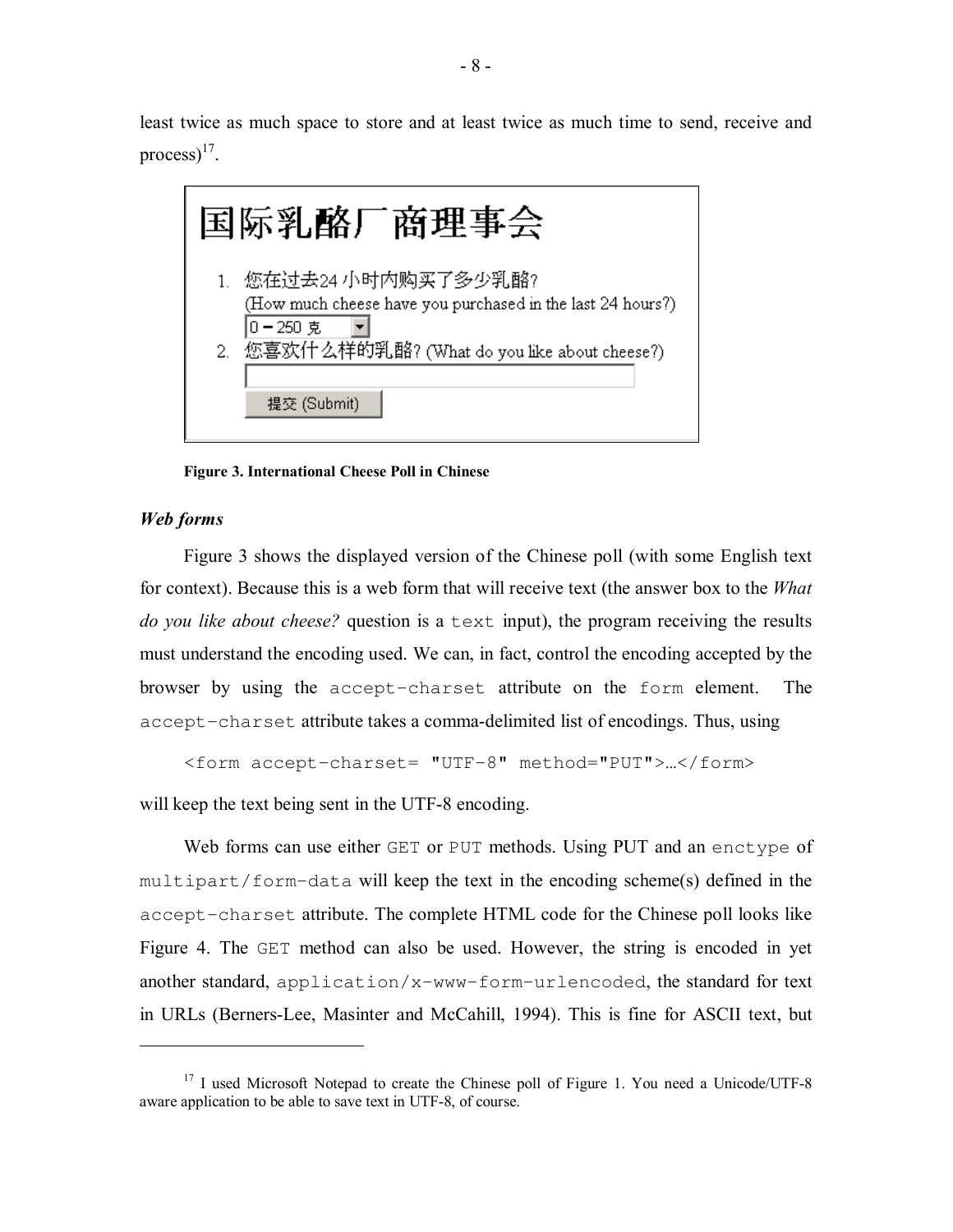<FORM accept-charset="UTF-8" action=deleted method="POST" enctype="multipart/form-data">  $<\circ$ l $>$ <li>您在过去24 小时内购买了多少乳酪? <br/>(How much cheese have you purchased in the last 24 hours?)<br/>br/> <SELECT NAME="Amt"> <OPTION SELECTED VALUE="1">0 ━ 250 克 <OPTION VALUE="2">250-500 克 <OPTION VALUE="3">500-750 克 <OPTION VALUE="4">750克 ━ 1公斤 <OPTION VALUE="5">多于1 公斤 </SELECT></li> <li>您喜欢什么样的乳酪? (What do you like about cheese?)<br/> <INPUT TYPE="text" MAXLENGTH="50" SIZE="50" NAME="Qualities"><br> <INPUT TYPE="submit" value="提交 (Submit)">  $\langle$ li> </ol> </FORM> **Figure 4. HTML Code for Chinese Form** 

more problematic for non-ASCII text: each non-ASCII code point is converted into ASCII text; for example,  $\mathbb{E}$  (which requires 3 bytes in UTF-8) is represented as %E5%9B%BD (9 bytes). Not only is this 3 times as long and hard for humans to read, but it may exceed the limit of a server's ability to handle long URLs.

#### *Databases*

 $\overline{a}$ 

Database support for Unicode is improving, but often a little difficult to understand. In our example, *International Polling* uses the PostgreSQL database system. PostgreSQL<sup>18</sup> allows per-database setting of the encoding scheme, supporting UTF-8, the ISO-8859 schemes, and many others (PostgreSQL 2003).

The interface between a database system and a programming language must also support Unicode or other encoding schemes for all of this to work properly. Later versions of JDBC (Java Data Base Connection) should support Unicode directly, although specific JDBC drivers should be tested for compliance.

<sup>&</sup>lt;sup>18</sup> This is from PostgreSQL version 7.4.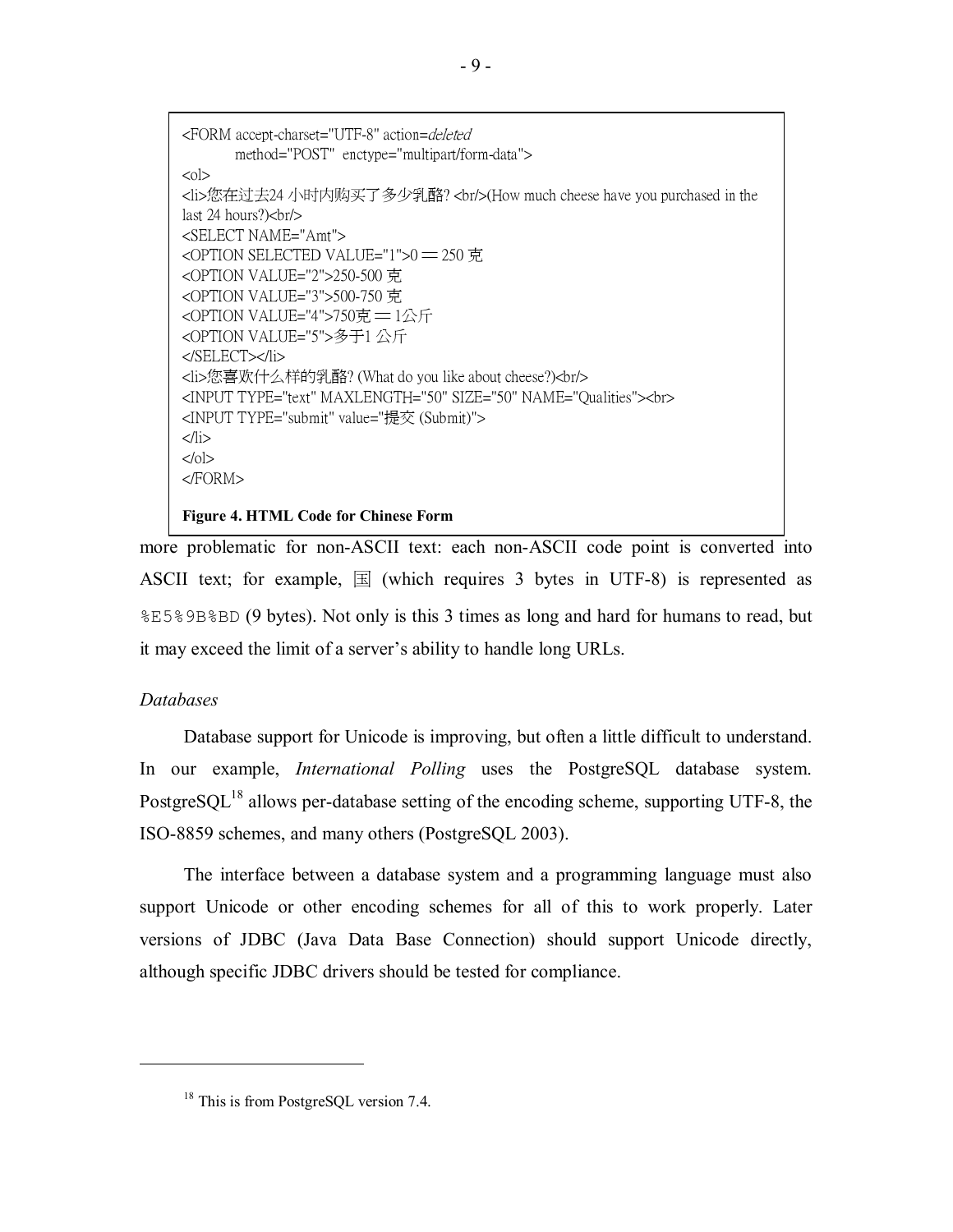*Email* 

Electronic mail was one of the first Internet applications developed; and as such, it has a good bit of legacy technology of which one must be wary. In particular, the original mail transport programs assumed that text would be transmitted in 7-bit ASCII form. Subsequent electronic mail standards are beginning to overcome these limits, while attempting to allow legacy email systems to continue to work properly $19$ .

There is a 7-bit encoding scheme for Unicode specifically designed for email, called UTF-7 (Goldsmith and Davis, 1997). Recent email clients from Microsoft and Netscape support this encoding<sup>20</sup>. Unfortunately (for our *International Polling* system), Java currently does not support UTF- $7^{21}$ . UTF-8 is also supported by recent email clients, and this is probably the best encoding scheme to use, although there might be some problems in transmission. Alternatively, code for converting UTF-8 to UTF-7 is available on the web<sup>22</sup>.

Email uses the same MIME content-type specification system as HTML documents, and Goldsmith and Davis (1997) give the following example of the text portion of a message containing the Unicode sequence "A<NOT IDENTICAL TO><ALPHA>."

```
Content-Type: text/plain; charset=utf-7
```
A+ImIDkQ.

Alternatively, this could be encoded as:

```
Content-Type: text/plain; charset=utf-8
```
A≢Α.

Ï

<sup>19</sup> Consider, for example, this quotation from Freed and Borenstein (1996): "Several of the mechanisms described in this set of documents may seem somewhat strange or even baroque at first reading. It is important to note that compatibility with existing standards *and* robustness across existing practice were two of the highest priorities of the working group that developed this set of documents. In particular, compatibility was always favored over elegance.<sup>7</sup>

 $^{20}$  Specifically tested were Microsoft Outlook 2000 SR-1 and Netscape 7.0.

<sup>21</sup> Neither Java 2, version 1.4 nor Java 2, version 1.5 support UTF-7.

<sup>22</sup> For example, "Java Glossary: UTF" at http://mindprod.com/jgloss/utf.html.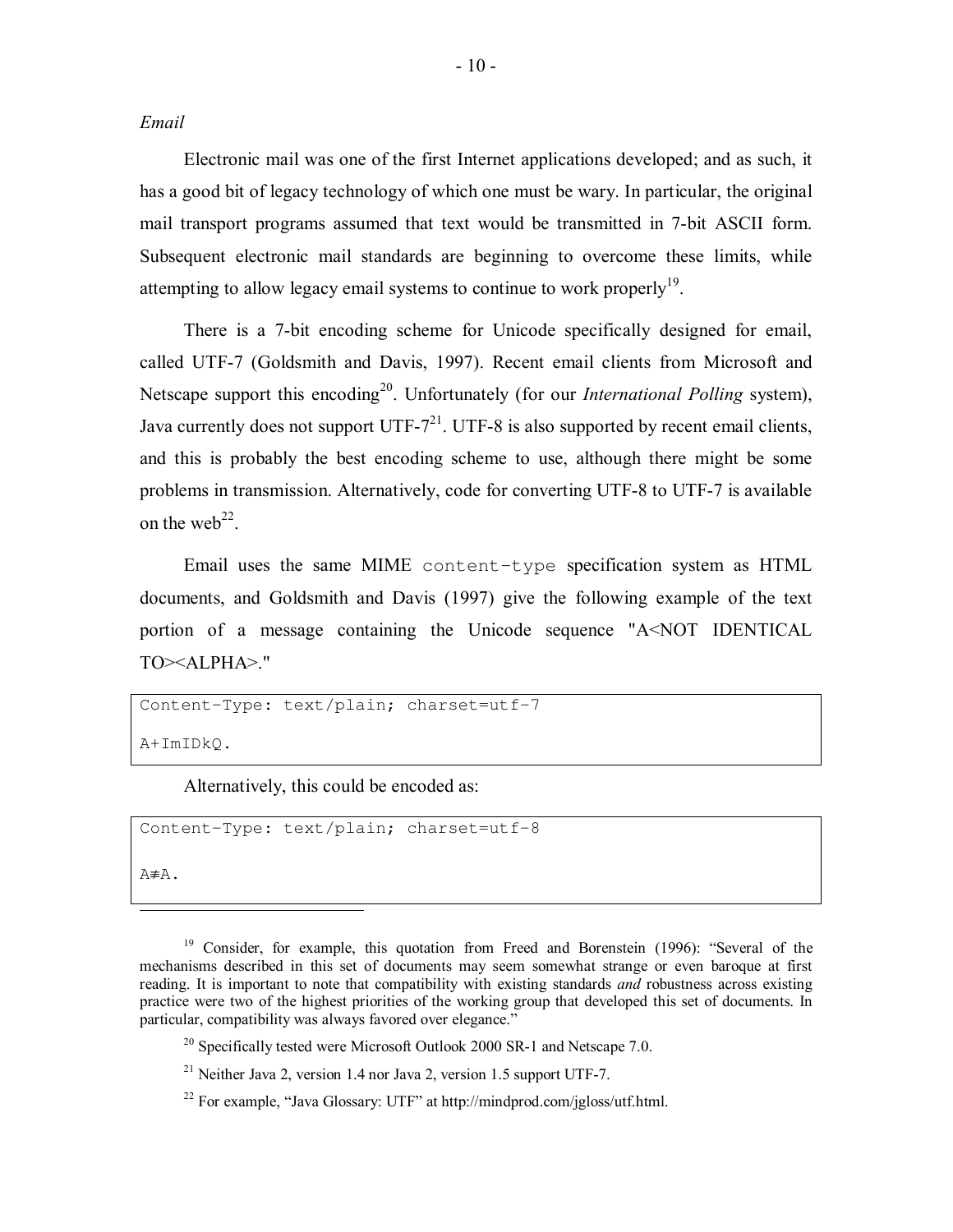all of which is in UTF-8, and where the second "A" is the Greek Alpha.

#### *Recommendations*

Here are some recommendations when building multilingual systems using the Web, email and databases:

- Try to keep all text is a readable format; this will make debugging internationalization problems easier<sup>23</sup>. This may require upgrading to more recent versions of programming languages, editors and design tools,  $24$ databases, etc.
- Consider using the Unicode UTF-8 encoding scheme for all or most of your application. This is a good compromise (at least in the Western world) between size and compatibility.
- Remember that each module that processes your text must be multilingual aware.
- Remember that different versions of standards and software support different versions of the Unicode standard.
- Remember that your users will need browser and font support to see your multilingual applications.
- Test email applications to ensure that multilingual email is supported.

#### *Summary*

 $\overline{a}$ 

Building multilingual applications that integrate the Web, email and databases can be a daunting task. Fortunately, strong emerging support for the Unicode Standard is making this easier than it has been in the past.

 $23$  That is, it's better to see "国际乳酪厂商理事会" than it is to see " $\&$ #x56FD;  $k$  + x 9 6 4 5;  $k$  + x 4 E 7 3;  $k$  + x 9 1 6 A;  $k$  + x 5 3 8 2;  $k$  + x 5 5 4 6;  $k$  + x 7 4 0 6;  $k$  + x 4 E 8 B;  $k$  + x 4 F 1 A;".

<sup>24</sup> Dreamweaver MX 2004, for example, now supports Unicode.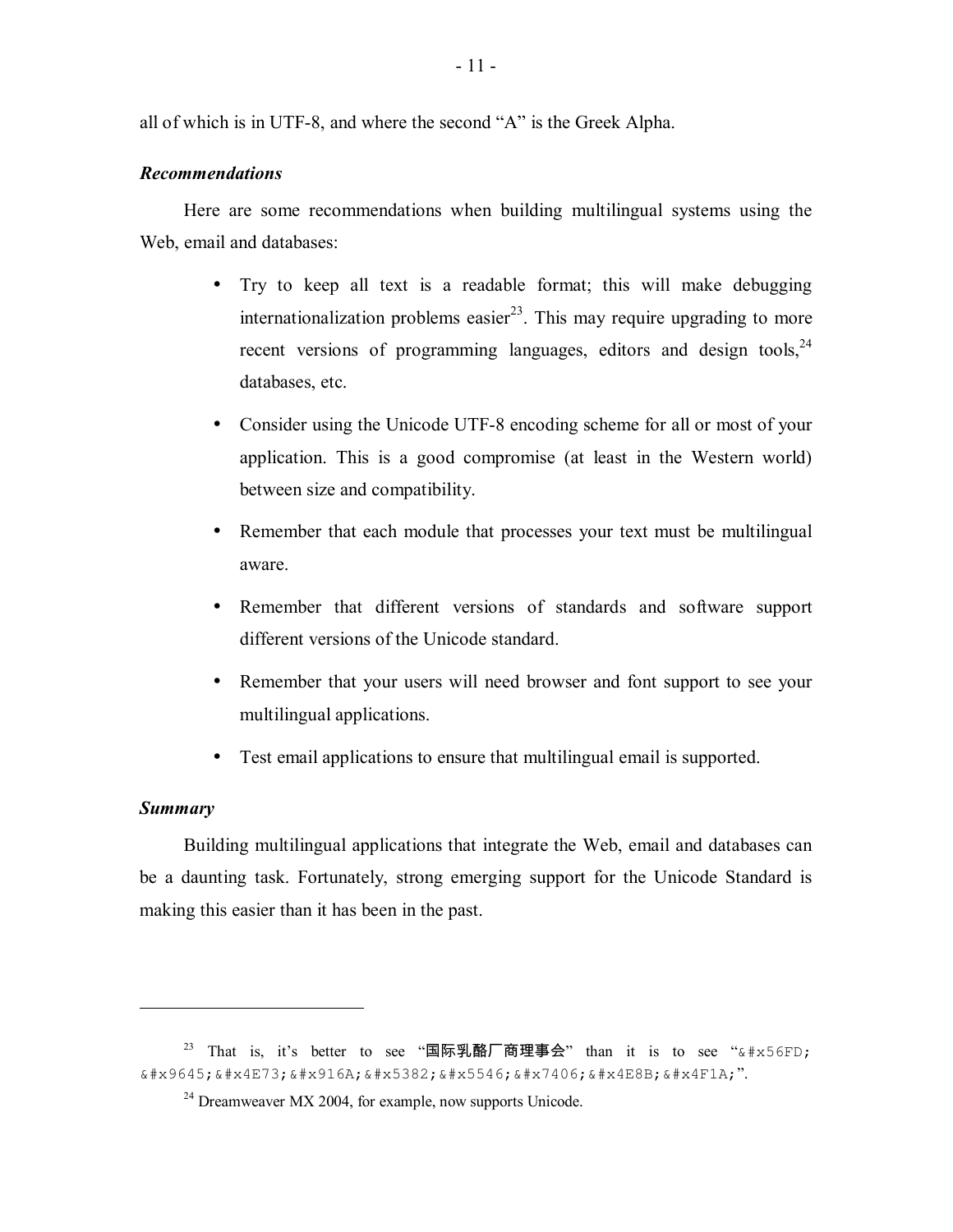## *Acknowledgements*

Iím grateful to my colleagues who provided translations for the *International Polling*ís Cheese Poll: Ilia Goldfarb (Russian), Daniel Lemire (French) and Yuhong Yan (Chinese).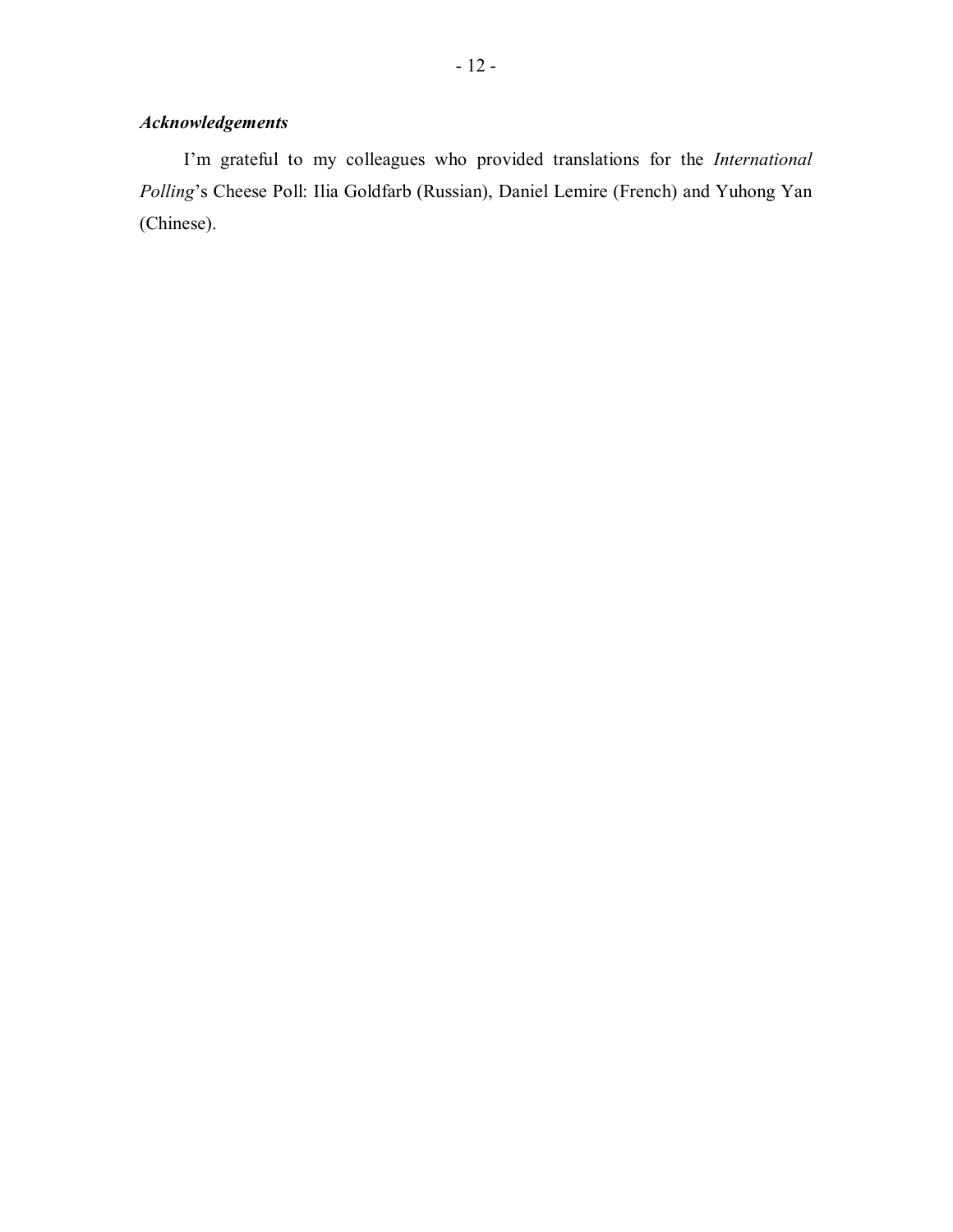*Bibliography* 

Berners-Lee, Timothy, L. Masinter and M. McCahill, *Uniform Resource Locators (URL) (RFC 1738)*. ftp://ftp.rfc-editor.org/in-notes/rfc1738.txt, December, 1994. Assessed February, 2004.

Freed, Ned and Nathaniel Borenstein, *Multipurpose Internet Mail Extensions (MIME) part one: Format of Internet message bodies (RFC 2045).* ftp://ftp.rfceditor.org/in-notes/rfc2045.txt, November, 1996. Assessed February, 2004.

Goldsmith, David and Mark Davis, *UTF-7 A Mail-Safe Transformation Format of Unicode (RFC 2252).* ftp://ftp.rfc-editor.org/in-notes/rfc2152.txt, May, 1997. Assessed February, 2004.

International, Dr. *Developing International Software, Second Edition*, Microsoft Press, 2003.

The PostgreSQL Global Development Group. *Character Set Support, PostgreSQL 7.4 Documentation*, http://www.postgresql.org/docs/7.4/interactive/multibyte.html, 2003. Accessed February, 2004.

Sun Microsystems, Inc. *Java*<sup>TM</sup> 2 Platform Standard Edition v1.4.2. http://java.sun.com/j2se/1.4.2/docs/api/, 2003. Accessed February, 2004.

Sun Microsystems, Inc. *Java*<sup>TM</sup> 2 Platform Standard Edition v1.5.0. http://java.sun.com/j2se/1.5.0/docs/api/, 2003. Accessed February, 2004.